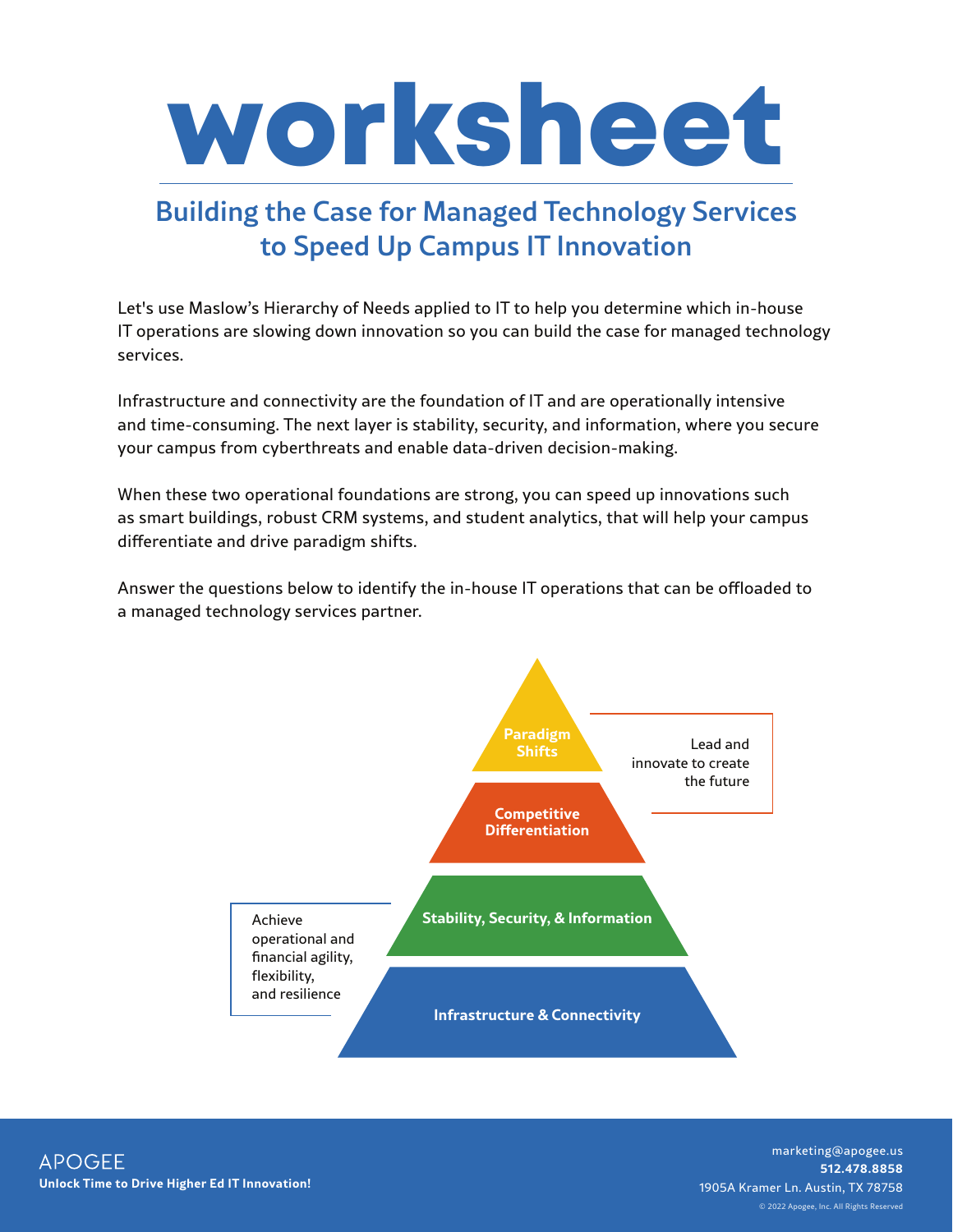## **Infrastructure & Connectivity**

What projects on your team fall in this category?

Next to each project, estimate the percentage of time your team spends here each week and each month. Weekly Monthly

|  | <b>VVEENIY</b> | <b>TVIOLIGHTY</b> |
|--|----------------|-------------------|
|  |                |                   |
|  |                |                   |
|  |                |                   |
|  |                |                   |
|  |                |                   |

Which projects or common tasks take up more time than you anticipated? How much time do you want to free up from these projects or tasks? Which of these projects or tasks could be handled by a managed technology services partner?

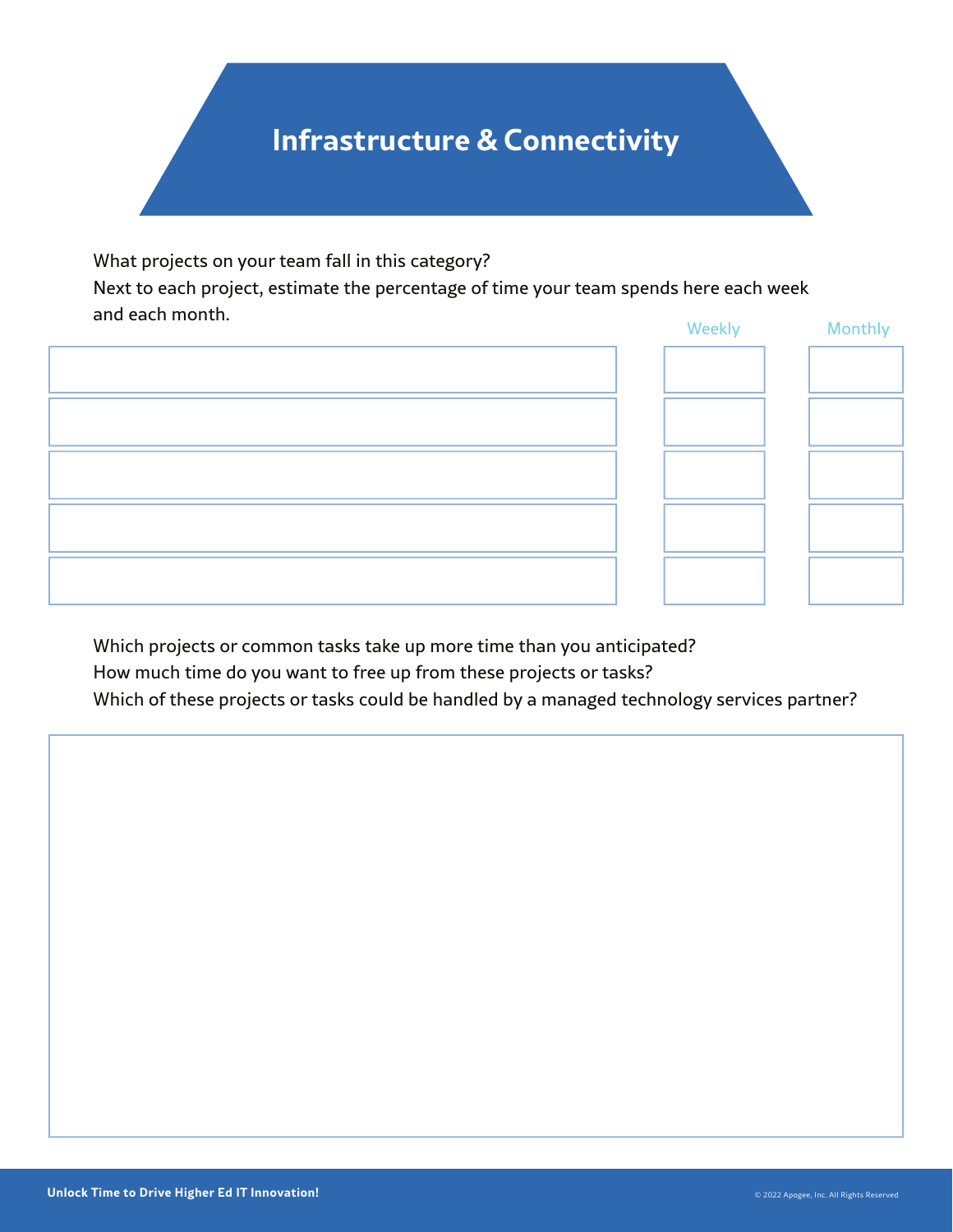## **Stability, Security, & Information**

What projects on your team fall in this category?

Next to each project, estimate the percentage of time your team spends here each week and each month. Weekly Monthly

|  | <b>VVEEKIY</b> | <b>MOTTLIN</b> |
|--|----------------|----------------|
|  |                |                |
|  |                |                |
|  |                |                |
|  |                |                |
|  |                |                |

Which projects or common tasks take up more time than you anticipated? How much time do you want to free up from these projects or tasks? Which of these projects or tasks could be handled by a managed technology services partner?